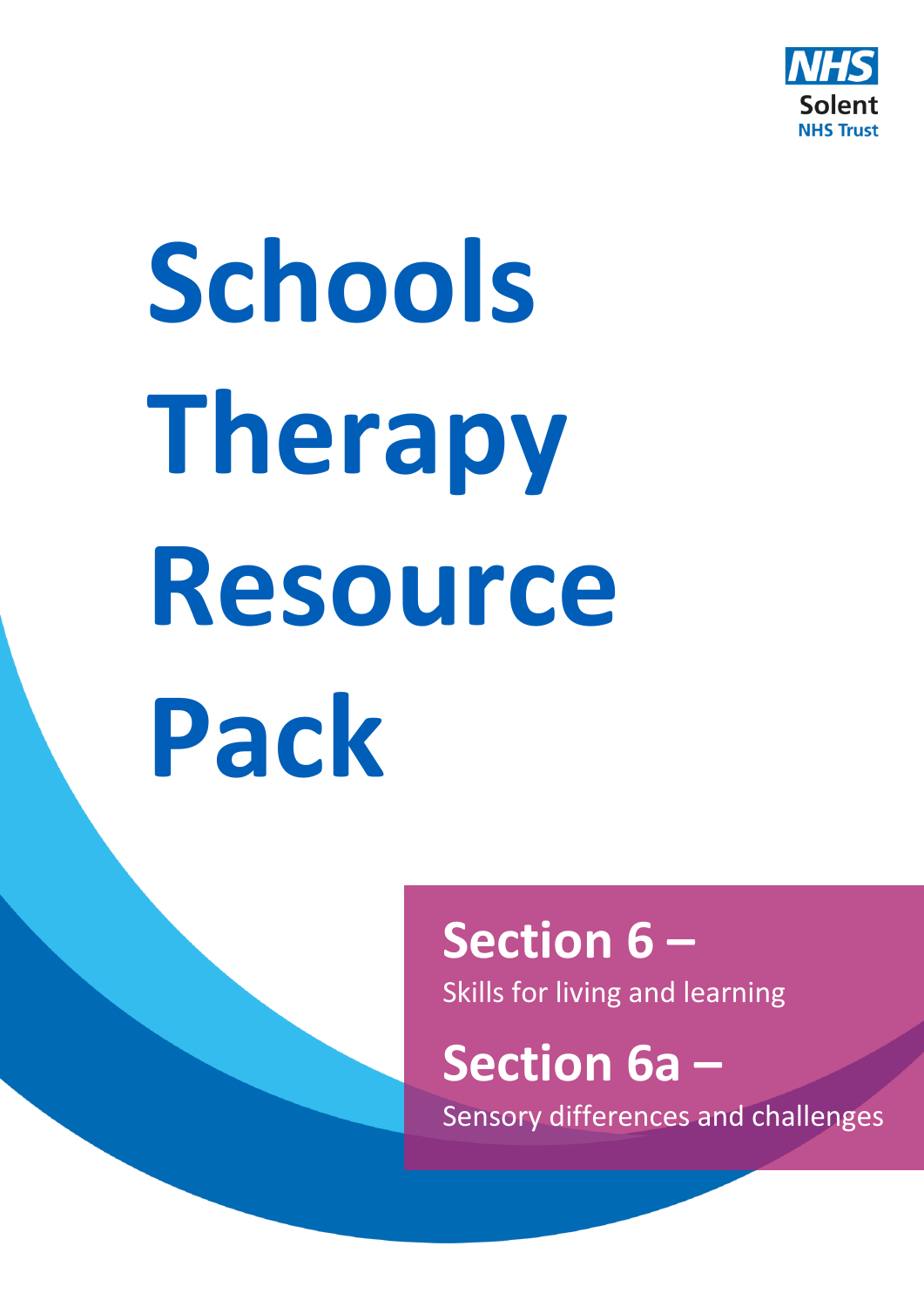#### **SENSORY DIFFERENCES AND CHALLENGES**

#### **Introduction**

We all take sensory information from our environment and from our bodies and use this information to adjust what we do and how we respond. All people, adults and children, may respond to sensations (sensory information) in different ways.

Information is registered through the different senses: -

- Sight
- Hearing
- Touch
- Taste
- Smell
- Position in space (proprioception)
- Balance (vestibular sense).
- Body function (hungry, full etc)

We need to be able to put this information together so that we can respond appropriately. This occurs in our brains as part of the nervous system. The nervous system operates through a system of 'excitation' and 'inhibition'. Excitation (switching on) results in an active response while inhibition (dampening down) lessens or blocks a response. When a balance between the two is achieved, it can be described as 'modulation' and it is this balance that means we can respond in the right way. It means that children get used to regular, everyday sensations, so they can get on with usual activities.

As children and young people's nervous systems are less mature than adults their responses to sensations is often more extreme than adults. This is why children tend to run around and like playground activities that many adults find very challenging, for example roundabouts.

#### **Getting the balance right.**

Sometimes people may appear to be over-responsive to sensory stimuli which others can usually ignore e.g. loud sounds, buzzing lights, bright lights, the touch of clothing, particular tastes and smells. Children can appear very distracted in the classroom and find it difficult to follow a lesson as over active.

Other children may seem unaware of ordinary sensory stimulation and appear to under-react and be unresponsive, e.g. Don't hear their name, clothing in disarray, food left on their face after lunch, don't know how they have bruises or cuts. These children can be day dreamy finding it difficult to follow a lesson as 'switched off'.

A range of strategies can be tried to help children respond more appropriately to sensory inputs in the school environment.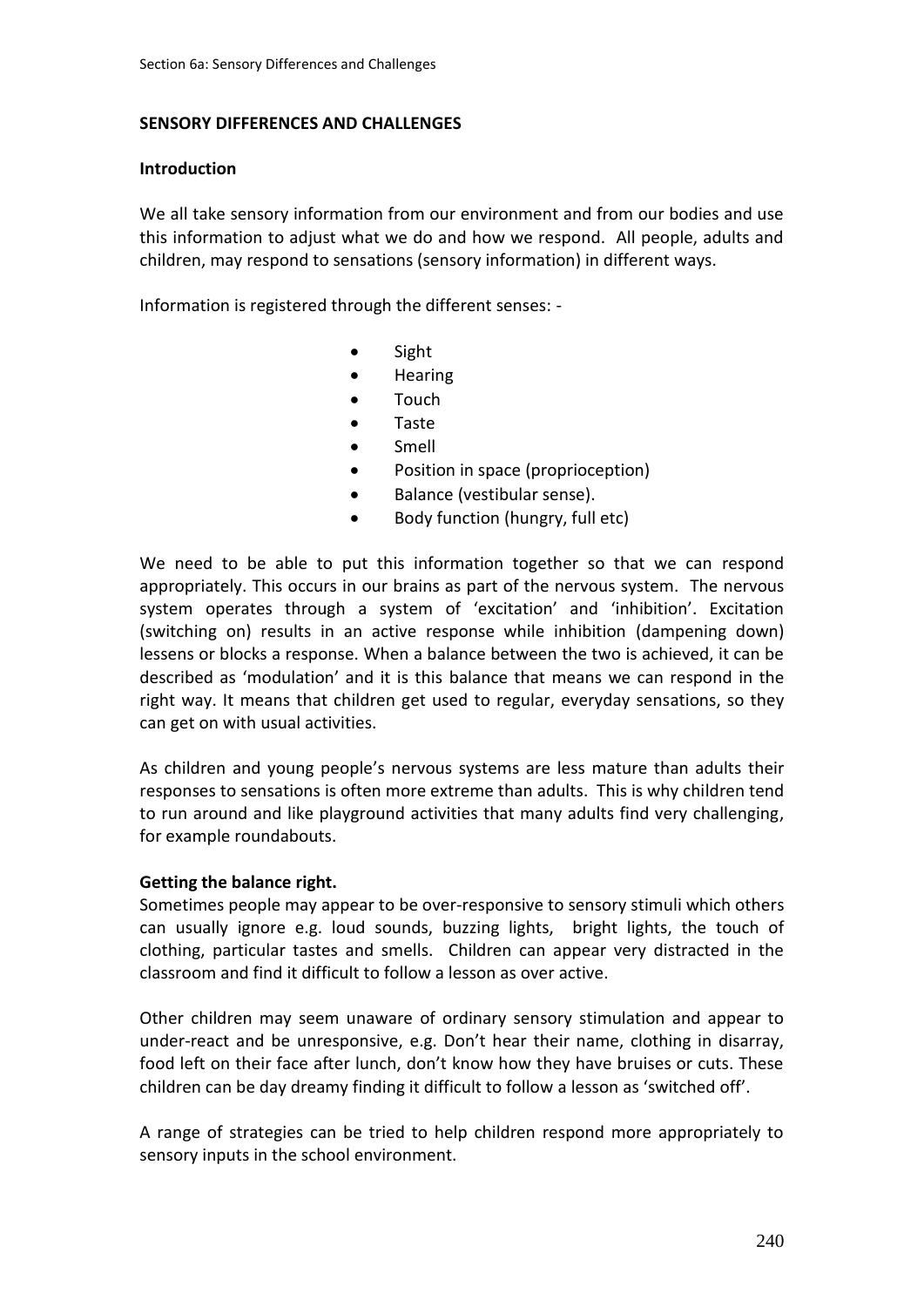#### **Strategies to help with the balancing act.**

#### **Children who are over-responsive:-**

- Children who have difficulty processing sensory information are more likely to become overloaded by some environments or circumstances. When this overload occurs, children benefit from a change in sensory environment. It may help to gradually grade exposure to more challenging situations.
- Consider placement of the child within the classroom e.g. do not seat him/her in areas with lots of 'traffic' (which may provide too much visual or tactile stimulation, causing discomfort and interrupting concentration).
- It is important to acknowledge the feelings of children who react aggressively to touch (e.g. lashing out when standing in line). It may help to place them at the end of the line. Ensure that time in crowded areas is minimised e.g. consider how to help them deal with coming through a doorway with the rest of the school after play time.
- Provide 'time out' opportunities.
- If an older child appears to overreact to a situation e.g. is upset or buries their head when the fire alarm goes off, it may help to review the event subsequently with them and discuss that it is normal to experience strong emotions, possibly by sharing some of your own experiences. Encourage them to think through different ways of responding.

#### **Children who are under-responsive:-**

For children who have difficulty 'tuning in':

- Place them at the front of the class, close to the teacher to improve focus.
- Provide clear visual contrasts e.g. place white paper for drawing/writing on a larger piece of dark paper
- Reinforce verbal instructions with visual demonstration
- Provide movement breaks to improve arousal (see Attention Section).

Be aware that a child who has a fear of movement or heights may find it hard to carry out activities such as climbing on apparatus off the ground, particularly in a busy, overwhelming environment. Encourage him/her to take small steps towards e.g. climbing the wall bars, perhaps choosing own goal:

Side stepping, hand held if needed, along the narrow side of a gym bench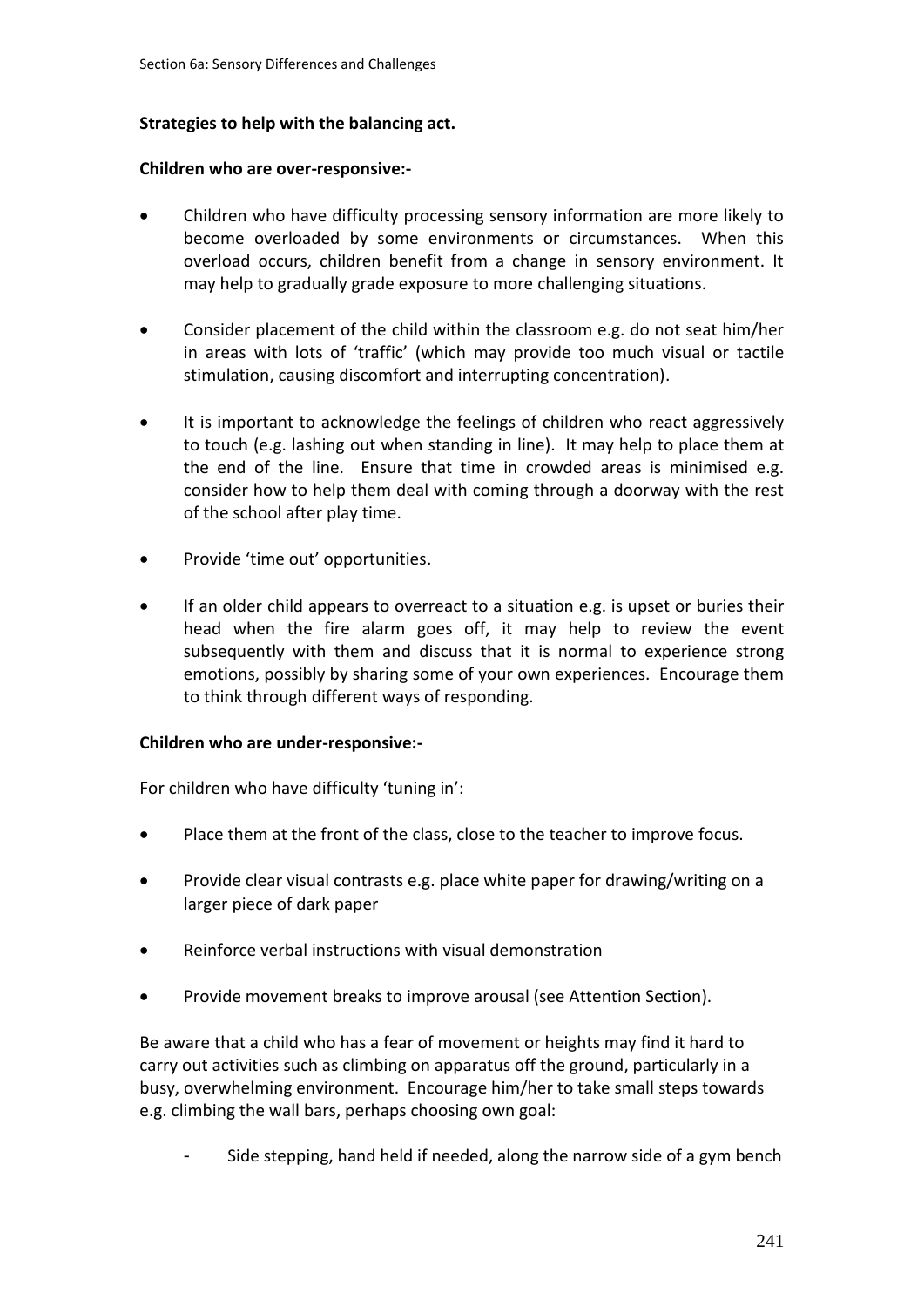- Forward stepping, hand held if needed, along the narrow side of a gym bench
- Walking up a gym bench that has one end hooked onto chosen rung of the wall-bars

Please see tables below for strategies for the different sensations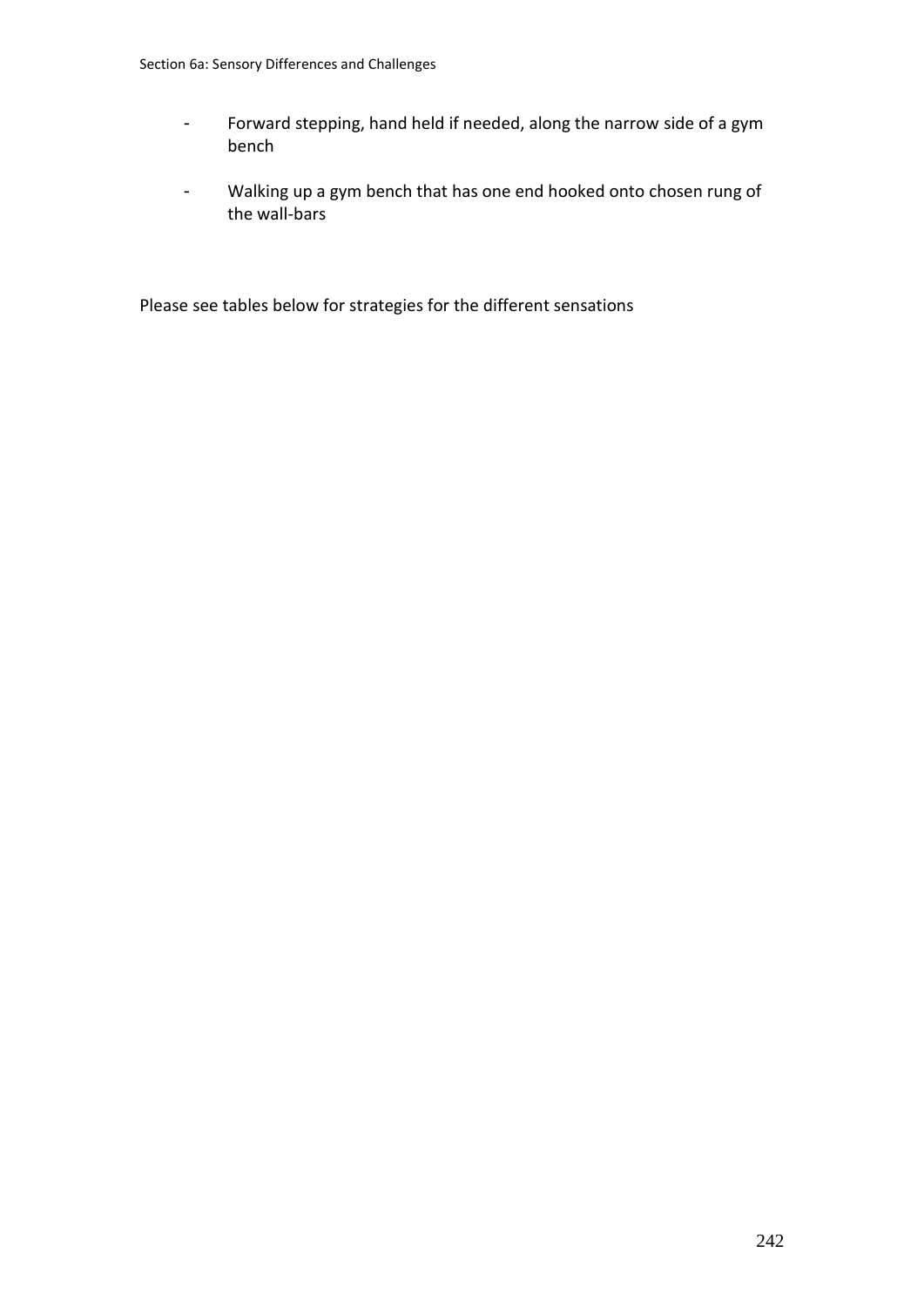#### Over Responsiveness

|           | What it looks like                | <b>Strategies</b>                                   |
|-----------|-----------------------------------|-----------------------------------------------------|
| Hearing   | Noise levels may feel magnified   | Consider placement within classroom e.g. not        |
|           | Dislikes noise                    | near the door/busy work areas                       |
|           | Is easily startled                | Pre prepare for loud noises e.g. fire alarm,        |
|           | Is anxious before expected        | music and singing                                   |
|           | noises (school bell)              | Use social stories to help explain need for fire    |
|           | Likes to 'chew' to damp down      | alarms etc                                          |
|           | noises                            | Provide chewy items                                 |
|           | Talks loudly                      | Demonstrate to the child how to regulate their      |
|           |                                   | volume                                              |
| Vision    | Dislikes bright lighting          | Consider placement within the classroom e.g.        |
|           | Prefers dark environment          | away from window                                    |
|           | Is distracted by visual           | Use of privacy screens                              |
|           | information                       | Reduce amount on work sheets                        |
| Taste and | Dislikes strong tasks like only   | Respect the child's anxieties over food.            |
| smell     | bland tasks                       | Present new foods gradually.                        |
|           | Tastes or smells objects, clothes | Being involved in activity without tasting is still |
|           | etc                               | useful and inclusive                                |
|           | Smells people                     | Introduce food in an exploratory way where          |
|           | Likes consistent temperature of   | children can smell, touch foods.                    |
|           | food or really cold or really hot | For a child who seeks to smell use smelly           |
|           | Over reacts to new smells         | sachets/objects to smell.                           |
|           | Gags easily                       | Use sensory stories to assist a child to            |
|           |                                   | understand when it is appropriate to smell          |
|           |                                   | something.                                          |
| Touch     | Fussy to touch and avoids         | Respect the child's anxiety towards touch.          |
|           | Hates hugs                        | However, continue to offer opportunities for        |
|           | Only likes certain textures       | new tactile experiences.                            |
|           | Dislikes messy play               | Enable a child to be able to vocalise how much      |
|           | Can react aggressively to         | touch they can tolerate.                            |
|           | another's touch                   | Prepare children for touch by only touching         |
|           | Feels pain and is very sensitive  | when approaching from the front. Avoid              |
|           | to temperature                    | unnecessary and light touch. Encourage to be        |
|           |                                   | at the front or at the back or in line or queue.    |
|           |                                   | Acknowledge but do not give unnecessary             |
|           |                                   | attention to 'pain'.                                |
| Movement  | Hates spinning and jumping and    | Respect child's anxiety to dislike of movement.     |
|           | becomes dizzy                     | However, continue to offer movement                 |
|           | Hates a busy place full of        | opportunities.                                      |
|           | movement.                         | Unstructured times e.g. playtime/lunchtime          |
|           |                                   | ensure the child has a quite area of a safe         |
|           |                                   | place to play. Offer alternative suggestions of     |
|           |                                   | games to play                                       |
|           |                                   | For children who fear feet off the ground           |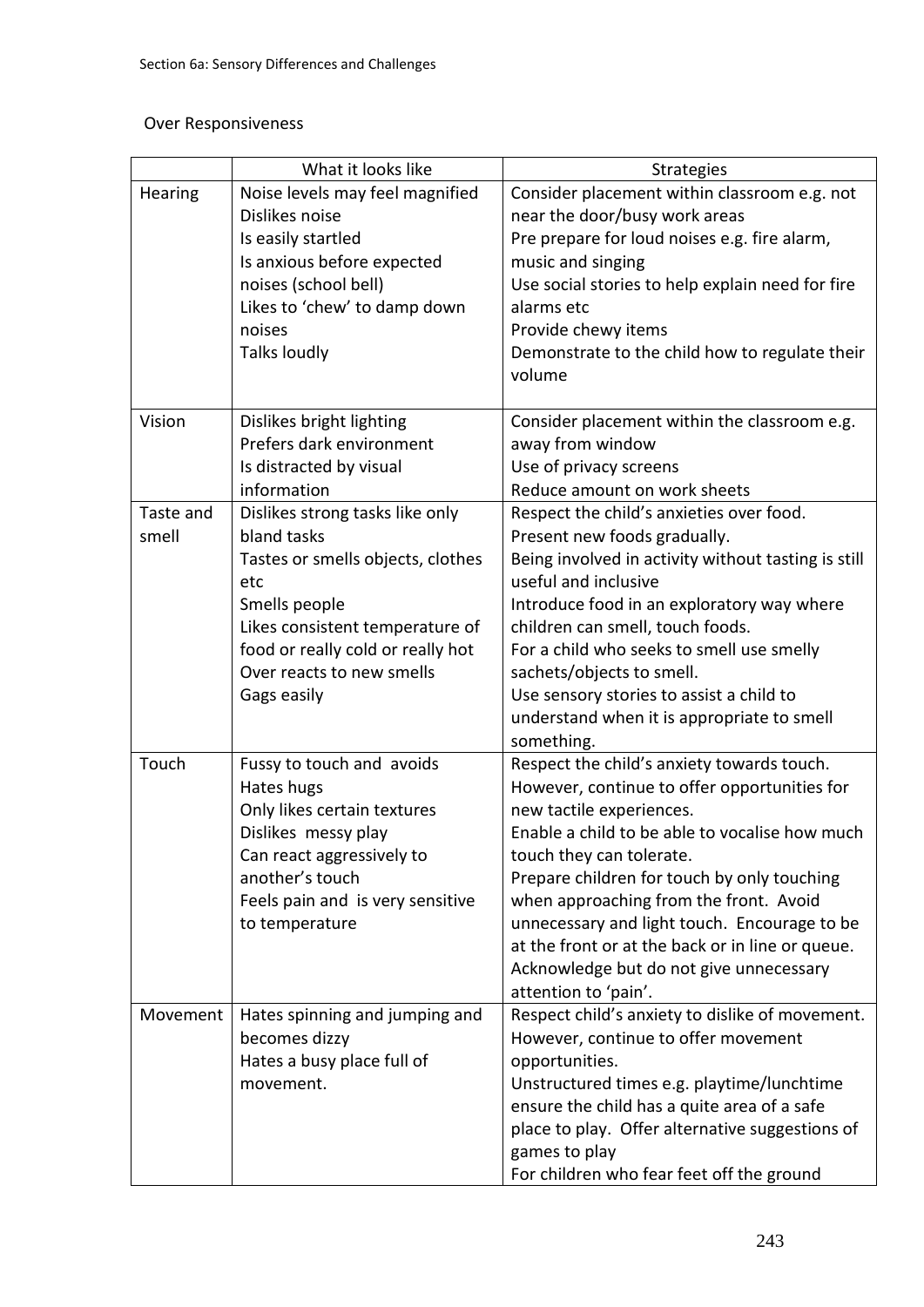| Avoids feet off the ground | practice on low level apparatus. They may<br>need more physical and verbal support. |
|----------------------------|-------------------------------------------------------------------------------------|
|                            |                                                                                     |

#### Under Responsiveness

|           | What it looks like                  | StarategiesStrategies                                                                 |
|-----------|-------------------------------------|---------------------------------------------------------------------------------------|
| Hearing   | Enjoy really loud noise             | Help the child to use volume appropriately.                                           |
|           | Fails to pick up expected cues      | Model good volume control.                                                            |
|           |                                     | Ensure to use child's name prior to giving an                                         |
|           |                                     | instruction, to use gestural prompt. Repeat                                           |
|           |                                     | back instructions                                                                     |
| Vision    | Takes more visual information to    | Use bold colours, boundaries to help to focus                                         |
|           | react                               | the child                                                                             |
|           | Likes bright environment            | Monitor the child and provide time limited                                            |
|           | reflective or spinning light.       | apparatus within play.                                                                |
| Taste and | Eats non food items                 | Provide safe alternatives for child to chew. Be                                       |
| smell     | Likes to eat hard crunchy food in   | vigilant to pica.                                                                     |
|           | diet, craves strong tastes. Under   | Continue to allow child to each crunchy hard                                          |
|           | reacts to strong bad or good        | snacks e.g. raw fruit and vegetables.                                                 |
|           | smells.                             |                                                                                       |
| Touch     | Likes firm touch to respond to      | Be aware that child who bump/bang into                                                |
|           | stimulus.                           | furniture etc may not register an injury or hurt                                      |
|           | Has difficulty responding to        | themselves and may not tell an adult its                                              |
|           | pain/temperature.                   | happened.                                                                             |
|           |                                     | Be aware of the temperature of                                                        |
|           |                                     | water/radiators and caution and protect                                               |
|           |                                     | children appropriately.                                                               |
|           | Is sometimes heavy handed/over      | The child may have difficulty grading force of                                        |
|           | grip objects.                       | movement and pressure e.g. handwriting,                                               |
|           | Sometimes stands too close to       | throwing, grasping items.                                                             |
|           | others.                             | Use arms length rule. Practice good modelling<br>to demonstrate appropriate distance. |
|           |                                     | Provide regular opportunities for messy play                                          |
|           | Seeks messy play.                   | sessions.                                                                             |
| Movement  | Is always on the go.                | Allow to take movement breaks.                                                        |
|           | Difficulty sitting still.           | Try using a move n'sit cushion.                                                       |
|           | Constantly fidgeting and tapping    | Provide fidget toys particularly for periods of                                       |
|           |                                     | transition.                                                                           |
|           | Runs, rather than walks.            | Be aware that the child needs extra                                                   |
|           | Takes excessive risk                | supervision with the school environment.                                              |
|           | fast<br>but<br>always<br>ls.<br>not | Teaching a child to perform motor task more                                           |
|           | coordinated.                        | slowly and that performance is likely to                                              |
|           |                                     | improve.                                                                              |
| Body      | Bumps or trips over                 | Be aware of the child's environment and place                                         |
| Awareness | things/people.                      | them on the edge of the mat during circle                                             |
|           | Stands to close to others           | time. Position at the beginning end of the                                            |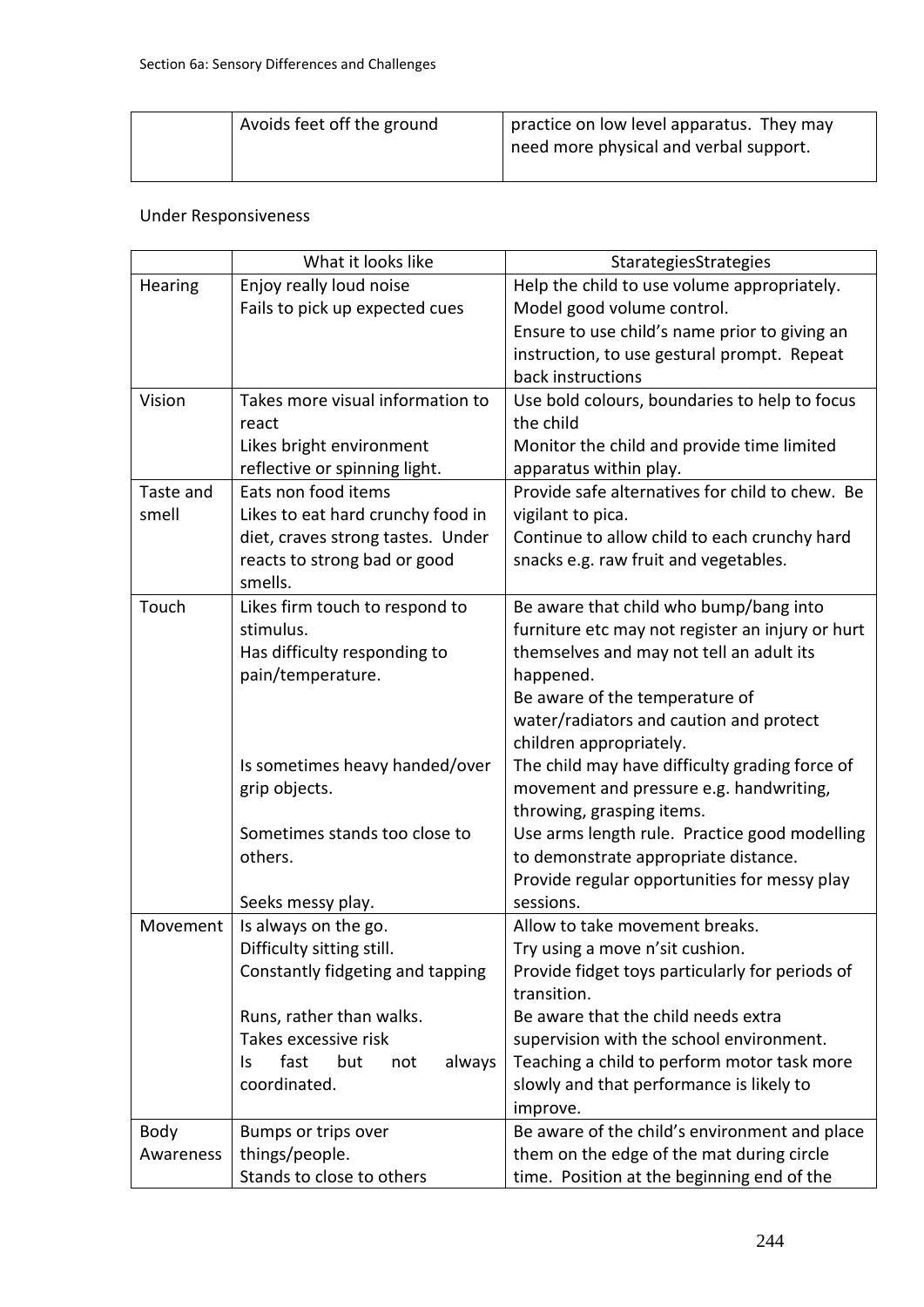|      | Puts self in too small spaces or | line.                                          |
|------|----------------------------------|------------------------------------------------|
|      | pushes against corners of the    | Reinforce the arm's length rule.               |
| room |                                  | Use soft play opportunities and obstacle       |
|      |                                  | courses.                                       |
|      |                                  | These children need to use vision to visually  |
|      | Look at feet when going          | monitor what their body is doing. Encourage    |
|      | downstairs. Performance          | these children to move classes before others   |
|      | deteriorates when using vision.  | so that they are safe on the stairs and do not |
|      |                                  | feel hurried.                                  |

The following strategies are different strategies that may be useful for the child who finds it difficult to focus in class and maintain in seat behaviours without disturbing themselves or others.

| Calming                                                                                                                                                                                                                                                                                                                                                                                                                                                                                                                                                                                     | Alerting                                                                                                                                                                                                                                                                                                                                                                                                                                                                                                |
|---------------------------------------------------------------------------------------------------------------------------------------------------------------------------------------------------------------------------------------------------------------------------------------------------------------------------------------------------------------------------------------------------------------------------------------------------------------------------------------------------------------------------------------------------------------------------------------------|---------------------------------------------------------------------------------------------------------------------------------------------------------------------------------------------------------------------------------------------------------------------------------------------------------------------------------------------------------------------------------------------------------------------------------------------------------------------------------------------------------|
| If a child is in a situation that you know is                                                                                                                                                                                                                                                                                                                                                                                                                                                                                                                                               | When a young person is not alert enough to                                                                                                                                                                                                                                                                                                                                                                                                                                                              |
| challenging for them and/or behaviour starts                                                                                                                                                                                                                                                                                                                                                                                                                                                                                                                                                | pay attention instructions or a task, consider                                                                                                                                                                                                                                                                                                                                                                                                                                                          |
| to deteriorates e.g. pacing, rocking, shouting                                                                                                                                                                                                                                                                                                                                                                                                                                                                                                                                              | the following strategies in a 1:1, small group or                                                                                                                                                                                                                                                                                                                                                                                                                                                       |
| out and grimacing                                                                                                                                                                                                                                                                                                                                                                                                                                                                                                                                                                           | whole class approach.                                                                                                                                                                                                                                                                                                                                                                                                                                                                                   |
| Consider the following:-                                                                                                                                                                                                                                                                                                                                                                                                                                                                                                                                                                    | Consider the following:-                                                                                                                                                                                                                                                                                                                                                                                                                                                                                |
| Adapt/stop the task/activity<br>1)<br>Change/adapt the environment.<br>2)<br>Consider child's internal well being e.g.<br>3)<br>hungry, unwell/pain, temp<br>Then try calming strategies<br>Use walk don't talk<br>Encourage child to slow down.<br>Encourage child to give themselves a<br>hug, or an adult to give a firm hug.<br>Squeezing a small fidget toy<br>$\bullet$<br>Snuggling into a small space<br>٠<br>Sucking a 'sweet' sweet<br>$\bullet$<br>Sucking on a water bottle<br>If a child is really agitated remove child to a<br>safe/quite space and allow time to completely | Quick fix<br>Up/down movements, jugging/running,<br>fast movement (for short periods only)<br><b>Stamping feet</b><br>$\bullet$<br>Eating crunchy/chewy foods (snack and<br>lunch time: chat to parents about<br>providing healthy snacks e.g. dried<br>fruit, carrot sticks etc)<br>Cold drinks (water bottle in the fridge).<br>Longer lasting ideas<br>Regular routine for jumping and chair<br>push ups<br>Timetable the 'quick fixes' that works<br>$\bullet$<br>into the child's regular routine. |
|                                                                                                                                                                                                                                                                                                                                                                                                                                                                                                                                                                                             |                                                                                                                                                                                                                                                                                                                                                                                                                                                                                                         |
| calm before reinterring into class.                                                                                                                                                                                                                                                                                                                                                                                                                                                                                                                                                         |                                                                                                                                                                                                                                                                                                                                                                                                                                                                                                         |

If a parent reports that the child is experiencing difficulties in carrying out self care tasks at home such as getting dressed, cleaning the teeth it might be useful to refer them to websites such as www.falkirk.gov.uk 'Making Sense of Sensory Behaviour' which has some useful strategies.